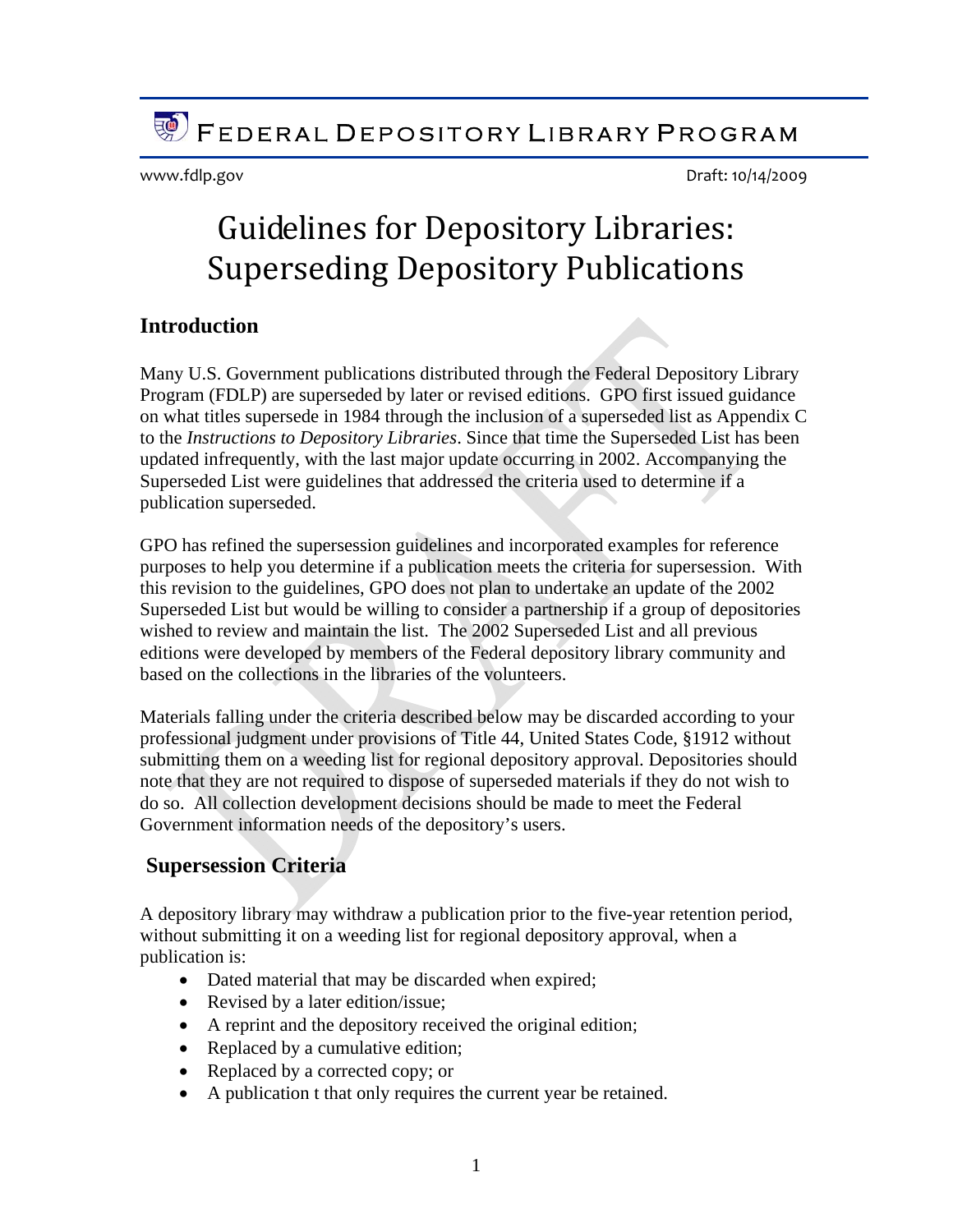If you are uncertain about supersession of a particular publication, please contact your regional depository library for guidance.

# **Questions to Consider When Determining if a Publication Can Be Superseded**

You should use your professional judgment in determining titles that can be superseded. Titles and types of publications appearing below are not the only titles that can be superseded; they are provided as representative examples of the types of titles that may be superseded.

#### **What are the indicators that a publication is dated and may be discarded after that date?**

Publications that are dated may be discarded after the expiration of the event advertised. Those publications that are of a current awareness nature and that appear likely to have a limited lifespan should be checked for an expiration or effective date. While this date could be in various locations on the publication the most likely include:

- Title page;
- Cover page;
- Back cover; and the
- Prefatory material.

Publications of this type include, but are not limited to:

- Press releases:
- Dated posters;
- Calendars;
- Announcements of seminars;
- Workshops, meetings, or events;
- Announcements of products or publications; and
- Grant applications.



Fiscal Year 2008

## **APPLICATION FOR GRANTS UNDER THE COMPREHENSIVE PROGRAM**

(CFDA NUMBER: 84.116B)

Form Approved: OMB No. 1840-0514, Expiration Date: 5/31/2009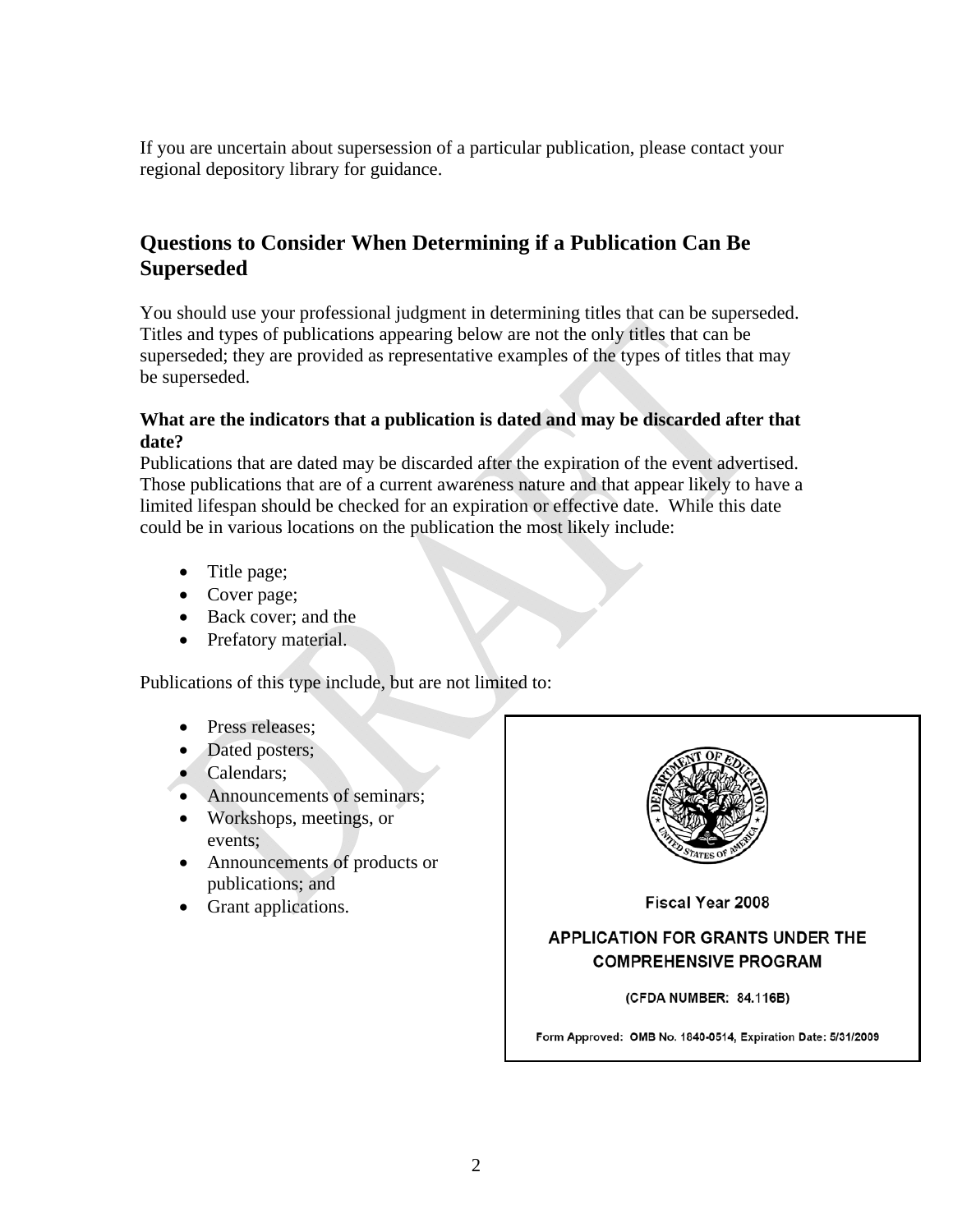Publications that have an effective expiration date may be discarded after expiration of the event. In addition, items, such as publication announcements that may not have a specific date on them, may be discarded 90 days after receipt.

#### **How do you know if a publication is revised by a later edition or issue?**

Many publications contain statements on the cover(s) or in the prefatory material indicating that the publication revises or supersedes one or more previous editions.



In the case of a base manual, loose-leaf pages replaced by new pages are considered superseded and may be discarded.

Be sure to also check the bibliographic record in the Catalog of U.S. Government Publications <http://catalog.gpo.gov/>. In accordance with GPO cataloging policy, if the publication is identified as superseded this information will be included in the bibliographic record.

| Catalogs to Search.<br><b>Compensations Series Set</b><br><b>Congression Publication Internet Publication</b> | <b>My Options</b><br>GPO Access Futbustors Participan<br><b>Barnuta let</b><br><b>Suckered</b><br>Preferences: Previous Searches<br>Switz       | G.O                                |  |  |  |
|---------------------------------------------------------------------------------------------------------------|-------------------------------------------------------------------------------------------------------------------------------------------------|------------------------------------|--|--|--|
|                                                                                                               | Catatos of U.S. Government Publications Home Page + Nelsmal Bibliography of U.S. Government Publications                                        |                                    |  |  |  |
|                                                                                                               |                                                                                                                                                 | <b>Add by Smakshalf</b><br>Entrant |  |  |  |
| Choose Record View: Illesiast   Stat   MHS<br>Record 1 out of 1                                               |                                                                                                                                                 |                                    |  |  |  |
|                                                                                                               |                                                                                                                                                 |                                    |  |  |  |
| <b>Title</b>                                                                                                  | Life tables for the United States social security area, 1900-2100 [electronic resource] /                                                       |                                    |  |  |  |
| Author                                                                                                        | Bell, Felicitie C.                                                                                                                              |                                    |  |  |  |
| Publisher Info.                                                                                               | [Baltimore, Md.]: Social Security Administration, Office of the Chief Actuary, [2005]                                                           |                                    |  |  |  |
| <b>Internet Access</b>                                                                                        | http://purl.access.gpp.gov/GPO/LPS80312                                                                                                         |                                    |  |  |  |
| SuDoc Number                                                                                                  | SSA 1.25/2:120                                                                                                                                  |                                    |  |  |  |
| <b>Item Number</b>                                                                                            | 0516-X-03 (online)                                                                                                                              |                                    |  |  |  |
| <b>Description</b>                                                                                            | vil, 186 p. : digital, PDF file                                                                                                                 |                                    |  |  |  |
| <b>Series</b>                                                                                                 | ( Actuarial study (United States, Social Security Administration, Office of the Chief Actuary) ; no. 120.)                                      |                                    |  |  |  |
|                                                                                                               | (SSA publication ; no. 11-11536.)                                                                                                               |                                    |  |  |  |
| General Note                                                                                                  | Title from title screen (viewed on Apr. 9, 2007).                                                                                               |                                    |  |  |  |
|                                                                                                               | "These tables supersede those published in Actuarial Study 116  "introduction.                                                                  |                                    |  |  |  |
|                                                                                                               | "August 2005."                                                                                                                                  |                                    |  |  |  |
| <b>System Details</b>                                                                                         | Mode of access: Internet from the SSA web site. Address as of 4/9/07: http://www.ssa.gov/OACT/NOTES/pdf_studies/study120.pdf. current access is |                                    |  |  |  |
|                                                                                                               | available via PURL.                                                                                                                             |                                    |  |  |  |
| Subject - LC                                                                                                  | Mortally - United States - Tables.                                                                                                              |                                    |  |  |  |
|                                                                                                               | <b>United States - Statistics, Vital</b>                                                                                                        |                                    |  |  |  |
| <b>Added Entry</b>                                                                                            | Miller, Michael L.                                                                                                                              |                                    |  |  |  |
| <b>Added Entry</b>                                                                                            | United States. Social Security Administration. Office of the Chief Actuary.                                                                     |                                    |  |  |  |
| <b>Linking Field</b>                                                                                          | Bell, Felicitie, C. Life tables for the United States social security area, 1900-2100 vil, 186 p. (OCoLC)61744112                               |                                    |  |  |  |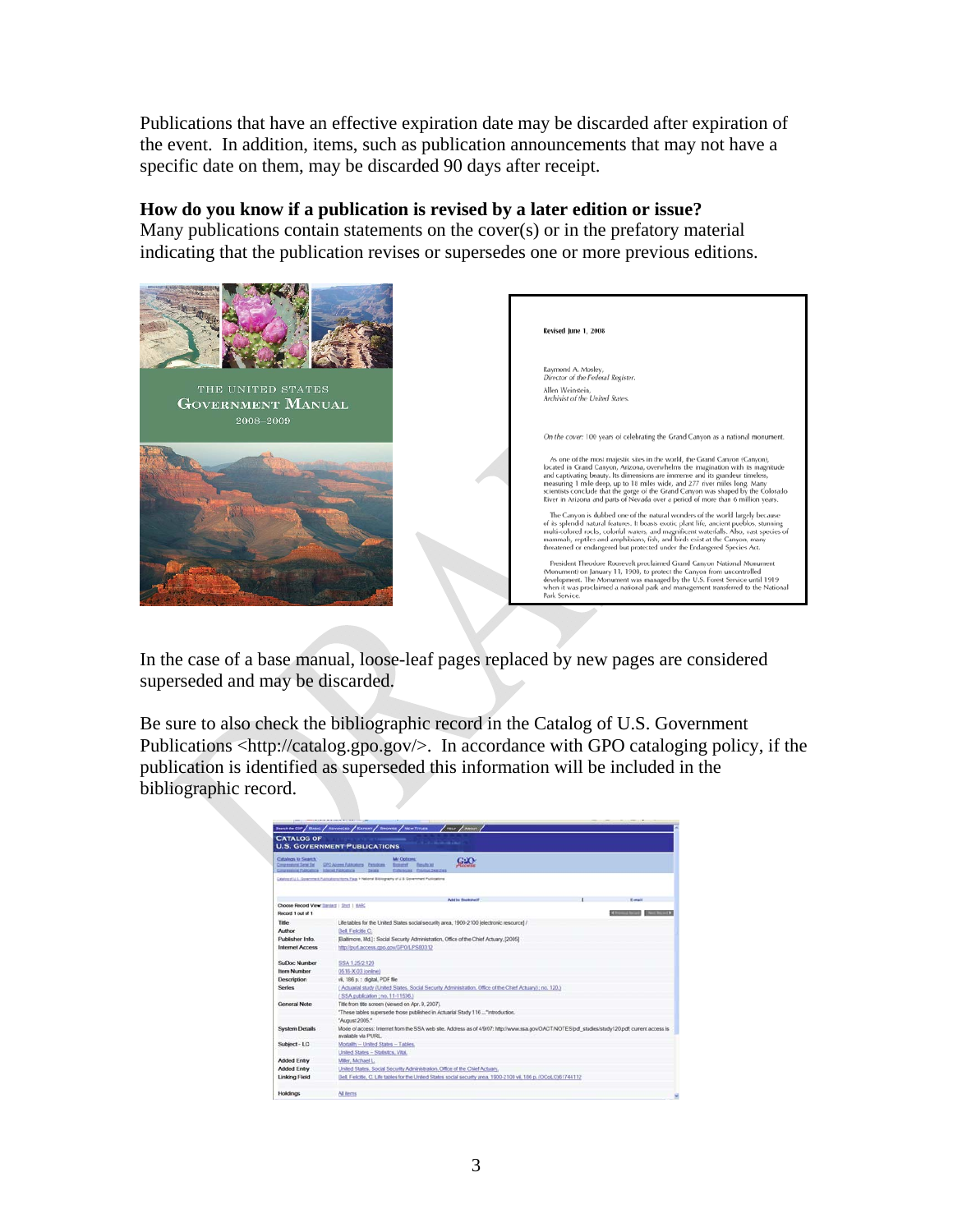Another resource to check is the publishing agency's Web page, which may contain information about the publication.

Please note that if a later edition is distributed through the FDLP, the superseded edition may be discarded by the depository, even if that depository has deselected the item number and does not possess the new edition. In order to determine if a later edition has been distributed, the depository should search the CGP. Additionally, transmittals, corrections, changes, errata, etc., to a base text or manual that the depository has not received are considered superseded after being retained for one year.

A final environmental impact statement (EIS) does not supersede the draft version. Typically, the final EIS cites, by reference, information included in the draft. In order to review the information cited, the user needs access to the draft EIS.

#### **Can reprints be superseded?**

Yes, reprints can be superseded if the depository has received the original edition. If the depository did not receive the original edition, the reprint must be retained and normal disposal guidelines followed.

#### **What types of publications are replaced by a cumulative edition?**

Publications with cumulative or bound volumes include but are not limited to:

- Slip opinions;
- Slip laws;
- Slip treaties; and
- Advance or preliminary reports.

They may be superseded and discarded only upon receipt of the bound volumes or cumulated issues or products.

| (Slip Opinion)                                                                                                                                                                                                                                                                                                                                                                         | OCTOBER TERM 2005                                                                                                                                                                                                                                                                                                                                                                                                                                                                                                                                                                                                                                                                                                                                                                                                                                                                                                                                                                                                                                                                                                                                                                      | 1 |  |
|----------------------------------------------------------------------------------------------------------------------------------------------------------------------------------------------------------------------------------------------------------------------------------------------------------------------------------------------------------------------------------------|----------------------------------------------------------------------------------------------------------------------------------------------------------------------------------------------------------------------------------------------------------------------------------------------------------------------------------------------------------------------------------------------------------------------------------------------------------------------------------------------------------------------------------------------------------------------------------------------------------------------------------------------------------------------------------------------------------------------------------------------------------------------------------------------------------------------------------------------------------------------------------------------------------------------------------------------------------------------------------------------------------------------------------------------------------------------------------------------------------------------------------------------------------------------------------------|---|--|
|                                                                                                                                                                                                                                                                                                                                                                                        | Svilabue                                                                                                                                                                                                                                                                                                                                                                                                                                                                                                                                                                                                                                                                                                                                                                                                                                                                                                                                                                                                                                                                                                                                                                               |   |  |
| NOTE: Where it is feasible, a syllabus (headnote) will be released, as is being done in connection with this case, at the time the opinion is issued.<br>The cylinbus construtes no part of the opinion of the Court but has been<br>prepared by the Reporter of Decisions for the convenience of the reader.<br>Gee United States v. Detroit Timber & Lumber Co., 200 U. G. 321, 337. |                                                                                                                                                                                                                                                                                                                                                                                                                                                                                                                                                                                                                                                                                                                                                                                                                                                                                                                                                                                                                                                                                                                                                                                        |   |  |
| <b>SUPREME COURT OF THE UNITED STATES</b>                                                                                                                                                                                                                                                                                                                                              |                                                                                                                                                                                                                                                                                                                                                                                                                                                                                                                                                                                                                                                                                                                                                                                                                                                                                                                                                                                                                                                                                                                                                                                        |   |  |
|                                                                                                                                                                                                                                                                                                                                                                                        | Syllabus                                                                                                                                                                                                                                                                                                                                                                                                                                                                                                                                                                                                                                                                                                                                                                                                                                                                                                                                                                                                                                                                                                                                                                               |   |  |
|                                                                                                                                                                                                                                                                                                                                                                                        | AVOTTE, ATTORNEY GENERAL OF NEW<br>HAMPSHIRE v. PLANNED PARENTHOOD<br>OF NORTHERN NEW ENGLAND ET AL.                                                                                                                                                                                                                                                                                                                                                                                                                                                                                                                                                                                                                                                                                                                                                                                                                                                                                                                                                                                                                                                                                   |   |  |
|                                                                                                                                                                                                                                                                                                                                                                                        | CERTIORARI TO THE UNITED STATES COURT OF APPEALS FOR<br>THE FIRST CIRCUIT                                                                                                                                                                                                                                                                                                                                                                                                                                                                                                                                                                                                                                                                                                                                                                                                                                                                                                                                                                                                                                                                                                              |   |  |
|                                                                                                                                                                                                                                                                                                                                                                                        | No. 04-1144. Argued November 30, 2005-Decided January 18, 2006                                                                                                                                                                                                                                                                                                                                                                                                                                                                                                                                                                                                                                                                                                                                                                                                                                                                                                                                                                                                                                                                                                                         |   |  |
|                                                                                                                                                                                                                                                                                                                                                                                        | New Hampshire's Parental Notification Prior to Abortion Act. in rele-<br>vant part, prohibits physicians from performing an abortion on a<br>pregnant minor until 48 hours after written notice of such abortion is<br>delivered to her parent or guardian. The Act does not require notice<br>for an abortion necessary to prevent the minor's death if there is in-<br>sufficient time to provide notice, and permits a minor to petition a<br>judge to authorize her physician to perform an abortion without pa-<br>rental notification. The Act does not explicitly permit a physician to<br>perform an abortion in a medical emergency without parental notifi-<br>cation. Respondents, who provide abortions for pregnant minors and<br>expect to provide emergency abortions for them in the future, filed<br>suit under 42 U.S.C. 51983, claiming that the Act is unconstitu-<br>tional because it lacks a health exception and because of the inade.<br>quacy of the life exception and the judicial bypass' confidentiality<br>provision. The District Court declared the Act unconstitutional and<br>permanently enjoined its enforcement, and the First Circuit affirmed. |   |  |
|                                                                                                                                                                                                                                                                                                                                                                                        | Held: If enforcing a statute that regulates access to abortion would be<br>unconstitutional in medical emergencies, invalidating the statute en-<br>tirely is not always necessary or justified, for lower courts may be<br>able to render narrower declaratory and injunctive relief. Pp. 4-10.<br>(a) As the case comes to this Court, three propositions are estab-<br>lished. First, States have the right to require parental involvement.<br>when a minor considers terminating her pregnancy. Second, a State<br>may not restrict access to abortions that are "'necessary, in appropri-<br>ate medical judgment for preservation of the life or health of the                                                                                                                                                                                                                                                                                                                                                                                                                                                                                                                  |   |  |

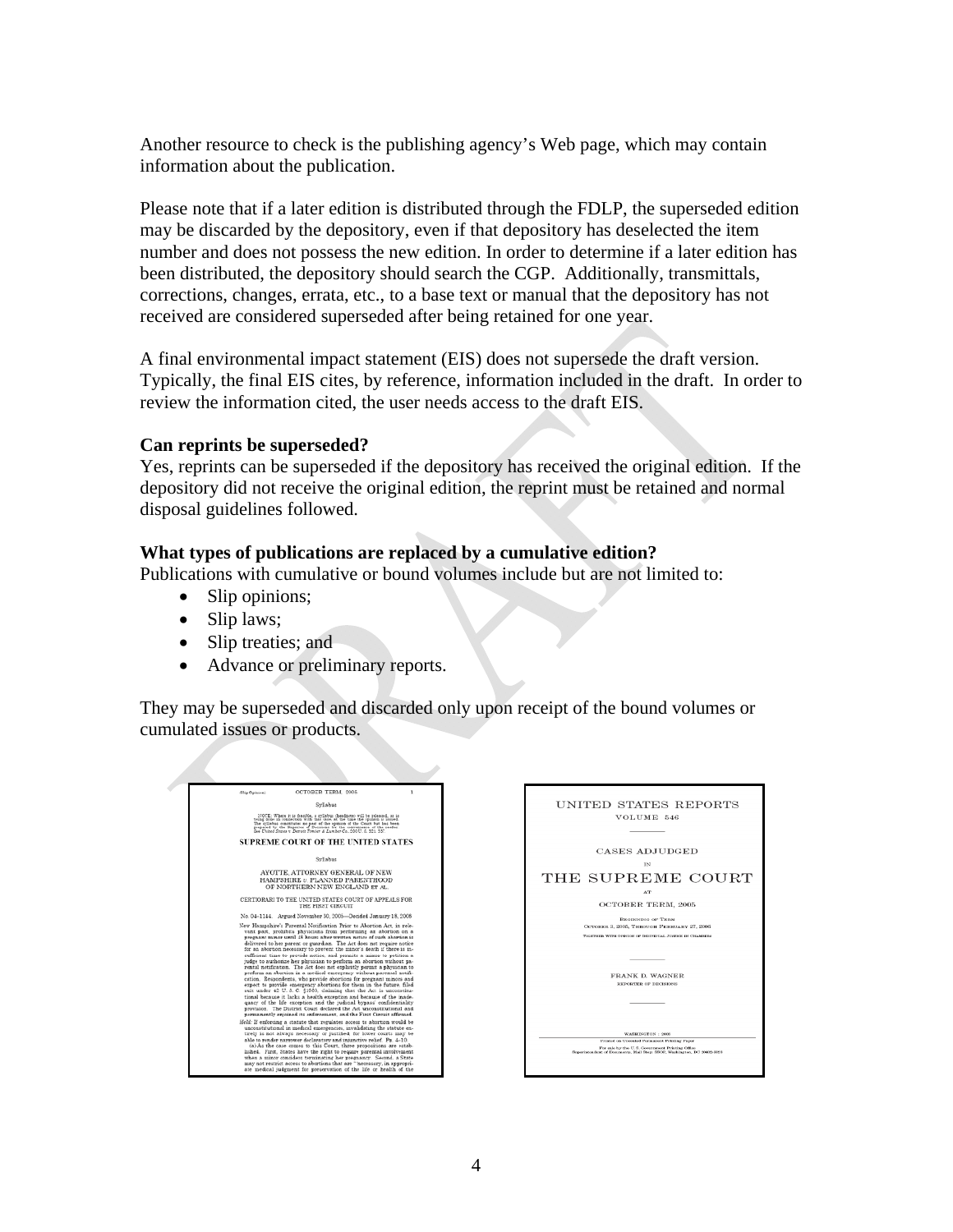#### **What are the procedures for dealing with corrected copies?**

A corrected copy replaces a publication previously distributed through the FDLP. The publication that was initially distributed should be removed from the collection and disposed of accordingly. This is done in order to prevent misinformation from being disseminated to the public.

If the corrected copy is a Congressional publication, it is referred to as a star print. They are identifiable by stars printed at the lower left-hand corner of their title pages or covers.

Sometimes the words "star print" also appears adjacent to the star. Copies of all types of corrected publications are identifiable by the /CORR at the end of the Superintendent of Documents classification number.



**Are there certain publications that only require the current year be retained?**  Examples of these types of publication include but are not limited to:



- Sales catalogs;
- Bibliographies upon receipt of complete new editions; and
- Lists and indexes of publications of various agencies upon receipt of complete new editions.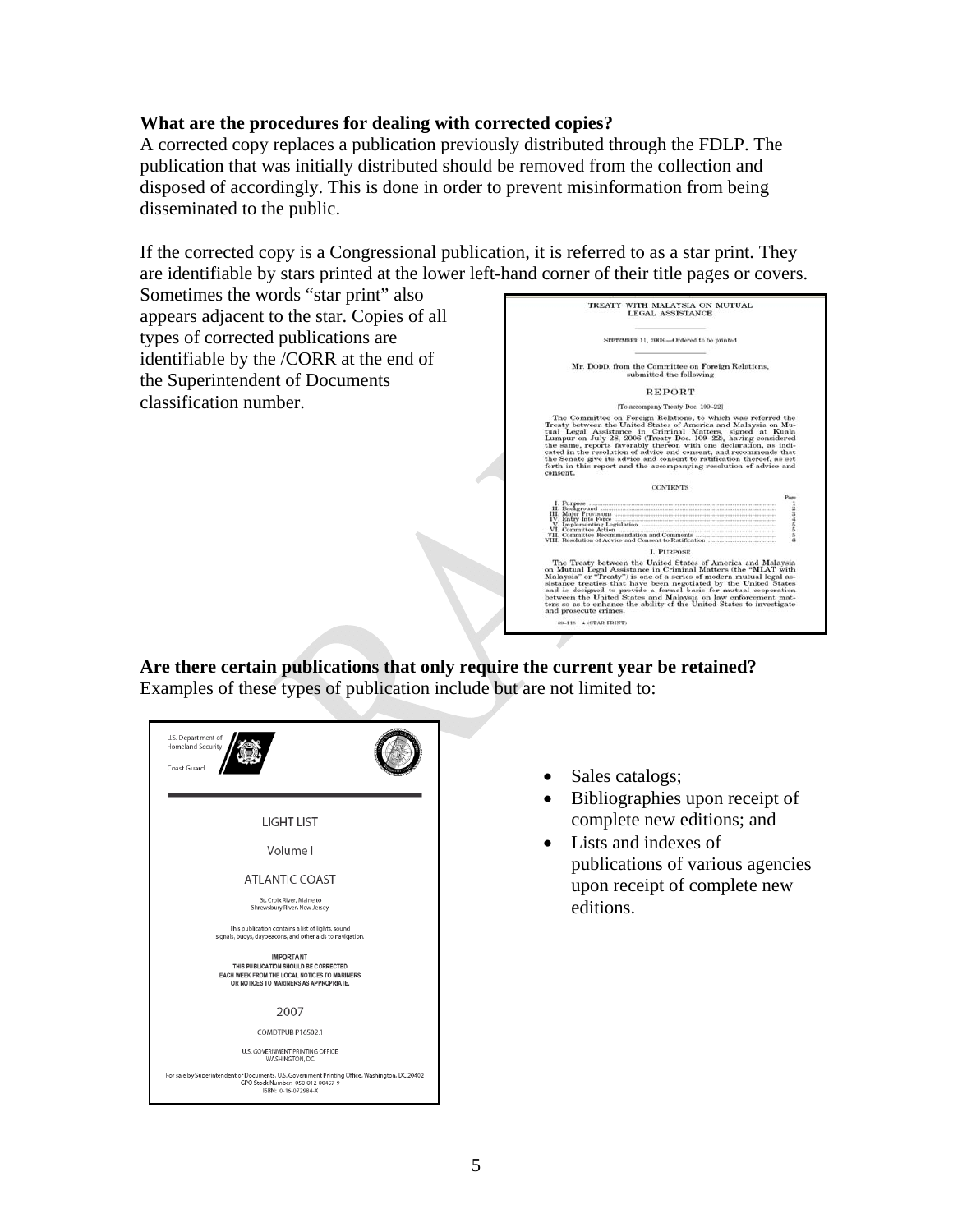Upon receipt of a new issue, the previous issues of this type of publication may be superseded.

Please note that this does not apply to annual publications such as annual reports of departments and agencies, which cover the activities of the organization for a specific period of time.

#### **Can tangible publications be superseded by an online version?**

Tangible material can be superseded by an online version if the publication meets the supersession criteria. For example, the last tangible issue of *Journals Indexed in Agricola* can be superseded by the online version <http://purl.access.gpo.gov/GPO/LPS33875>.

A thorough review of the online version of a publication must be conducted prior to superseding the tangible for the online version. There may be discrepancies between the two versions. If this is the case, the tangible may not be superseded by the online version.

## **Do Floppy Disks and CD-ROMs/DVDs supersede?**

If the tangible electronic product meets the supersession criteria, it can be superseded. Depositories must make sure that all the information contained on the floppy disk, CD-ROM, or DVD supersedes. Some agencies make CD-ROMs available to depository libraries that are compilations of publications. While some titles on the CD may be superseded, this may not be true for all the titles contained on the disc. Additionally, the disc may contain monographs that are not superseded.

Floppy disks included in the Committee on Institutional Cooperation (CIC) Floppy Disk Project < http://www.indiana.edu/~libgpd/mforms/ floppy/floppy.html>, a FDLP partnership with Indiana University, Bloomington, are considered superseded by the partnership copies and may be discarded without further permission.



# **Issues and Best Practices to Consider Before Superseding**

You should carefully consider the particular needs of your library's users and collection development policies at your library before discarding any material. While the guidelines are useful in identifying obsolete, dated, or ephemeral publications for removal from shelves, map cases, and microfiche and CD-ROM storage cabinets, you are not required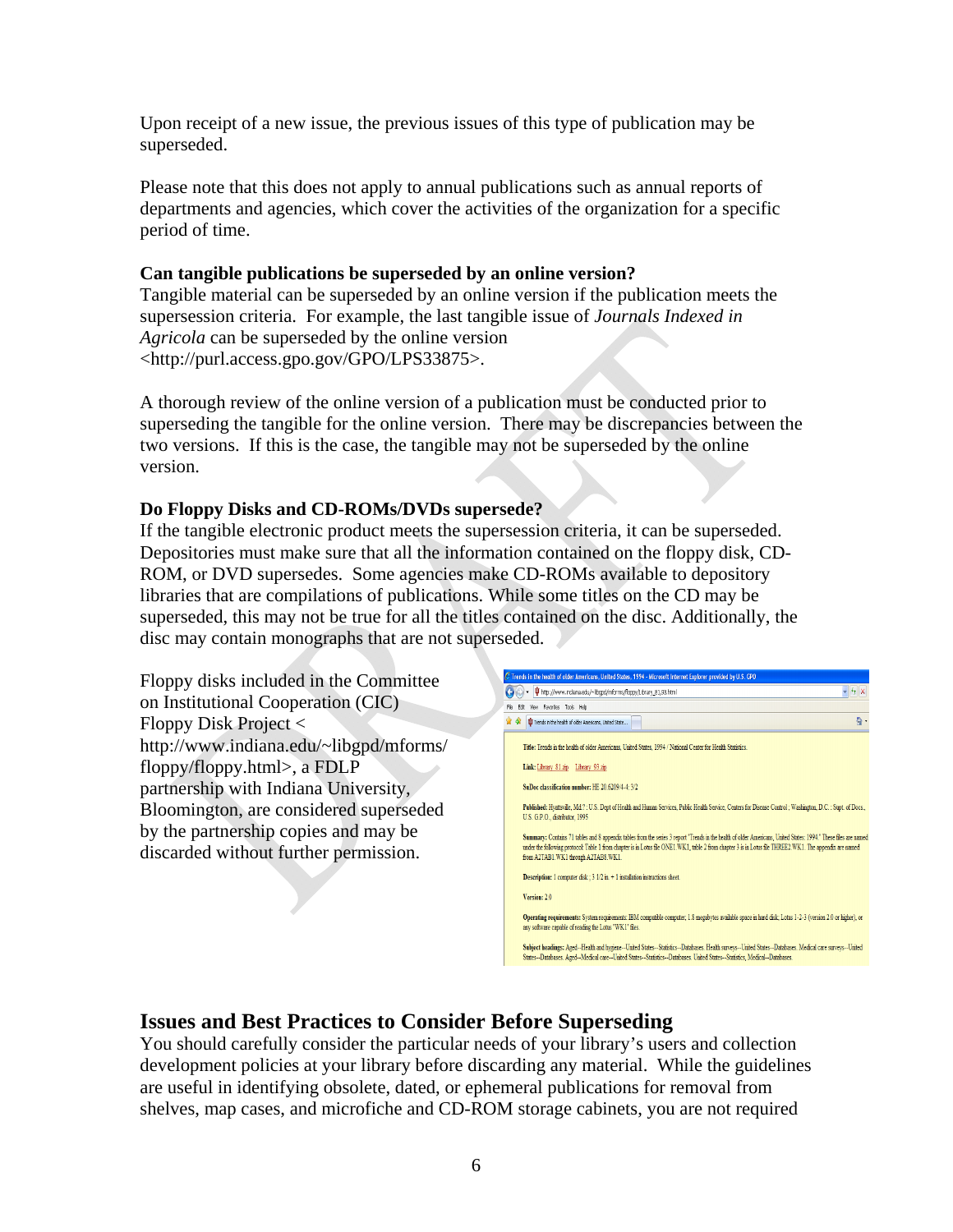to dispose of material that meet the supersession criteria if you do not wish to do so. For example, in order to serve the research needs of the depository's users, there may be certain subject areas or Federal agencies where superseded material is retained. You are encouraged to document these types of decisions in a collection development policy.

You should also understand the differences between supersession and official substitution of tangible publications to properly manage the depository collection. Under the substitution guidelines <http://www.fdlp.gov/collections/collection-maintenance/141>, a selective depository is permitted to replace tangible versions with online equivalents of depository materials provided the library has held the publication for at least one year and your regional depository has approved the substitution and the disposal of the tangibles. There may be occasions when a publication will fall under both the supersession and substitution guidelines. If that occurs, you may choose which of the guidelines to apply. For more information, consult the Guidelines for Depository Libraries: Substituting Online for Tangible Versions of Depository Publications by Selectives <http://www.fdlp.gov/collections/collection-maintenance/141>.

If you are unable to make a determination regarding whether or not a title supersedes, set it aside and consult with your regional depository.

#### **Use of the 2002 Superseded List**

You may continue to use the 2002 Superseded List as a reference source for additional examples of the type of publications that superseded if you wish to do so. Please note that the List is not current and many titles marked as active may no longer be available or may only be disseminated in an electronic format. Additionally, most titles added to the FDLP since 2002 are not included in the List.

## **Information for Regionals**

If your library is a regional depository, you must permanently retain at least one tangible copy of every publication received through depository distribution, except for those publications that meet the supersession criteria defined in these guidelines.

Regional depositories have agreed that some superseded materials should be retained for long-term public access. This is a consensus agreement between the regionals, not a legal requirement of 44 U.S.C. §1912.

## **Procedures for Retaining a Superseded Publication**

A depository library may choose to retain superseded publications if they will continue to be useful to the library's users.